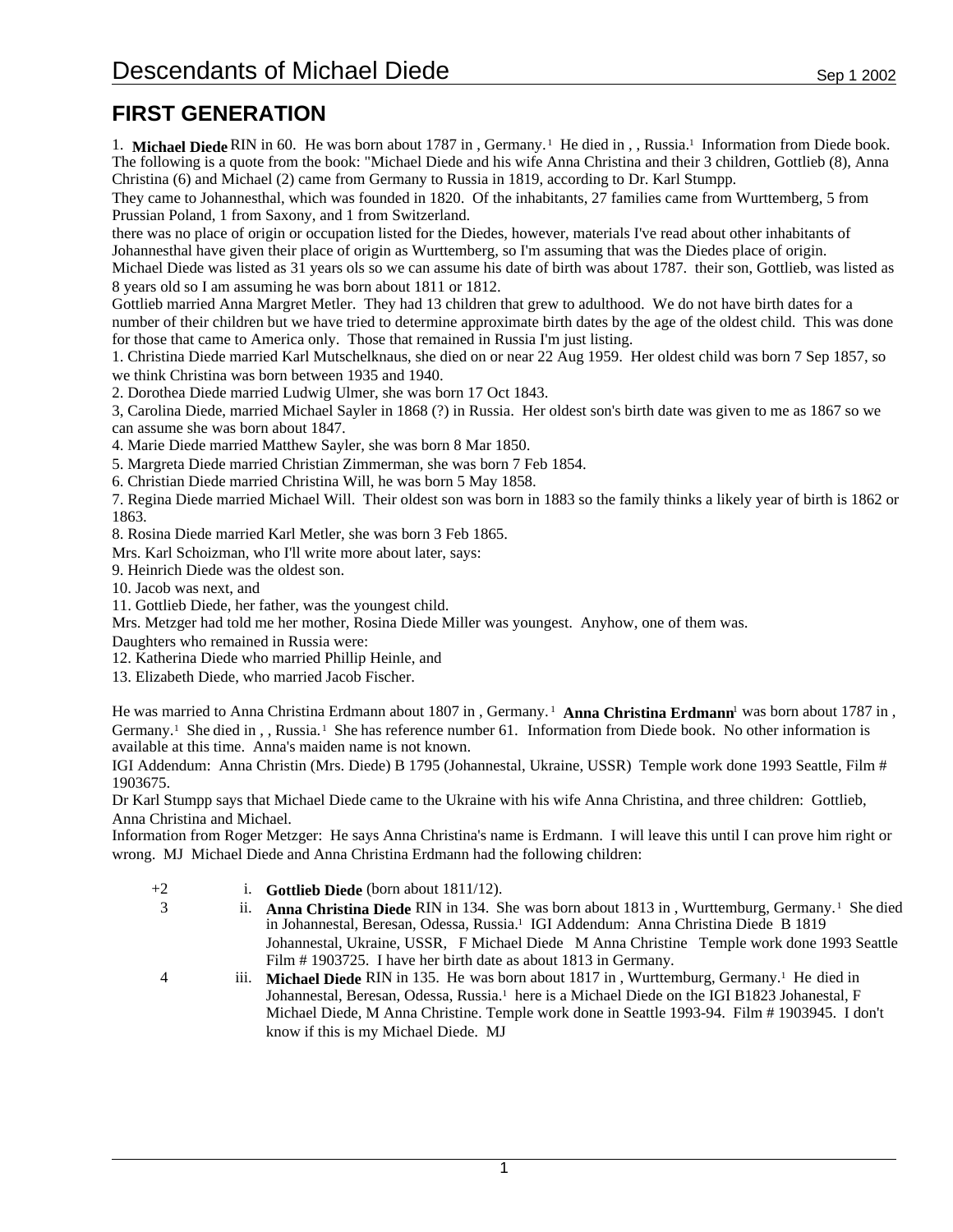#### <span id="page-1-0"></span>**SECOND GENERATION**

2. Gottlieb Diede (Michael-1) RIN in 58. He was born about 1811/12 in, Germany.<sup>1,2,3</sup> He died in 1901 in,, Russia.<sup>1</sup> No other information is available at this time.

He was married to Anna Margret Mueller or METLER about 1831 in , , Russia. <sup>1</sup>  **Anna Margret Mueller or METLER** RIN in 59. She was born about 1810 in Germany.<sup>1,4</sup> She died in,, Russia.<sup>1</sup> In the photo copied church records from Russia her name is shown as Margaretha Mueller. I am therefore adding Mueller as an alternative spelling for her name. MJ Gottlieb Diede and Anna Margret Mueller or METLER had the following children:

- +5 i. **Christina Diede** (born in 1836).
- ii. **Heinrick Diede** (born about 1839).
- +7 iii. **Jacob Diede** (born about 1841).
- +8 iv. **Dorothea Diede** (born on October 17, 1843).
- v. **Carolina Diede** (born about 1844).
- +10 vi. **Katherina Diede** (born about 1848).
	- vii. **Maria or Anna Diede** (born on March 8, 1850).
- +12 viii. **Margretha Diede** (born on February 7, 1854).
- +13 ix. **Elizabeth Diede** (born about 1856).
	- +14 x. **Christian Diede** (born on May 5, 1858).
- +15 xi. **Regina Diede** (born about 1862).
	- xii. **Rosina Diede** (born on February 13, 1865 or 1866).
- +17 xiii. **Gottleib Diede** (born about 1870).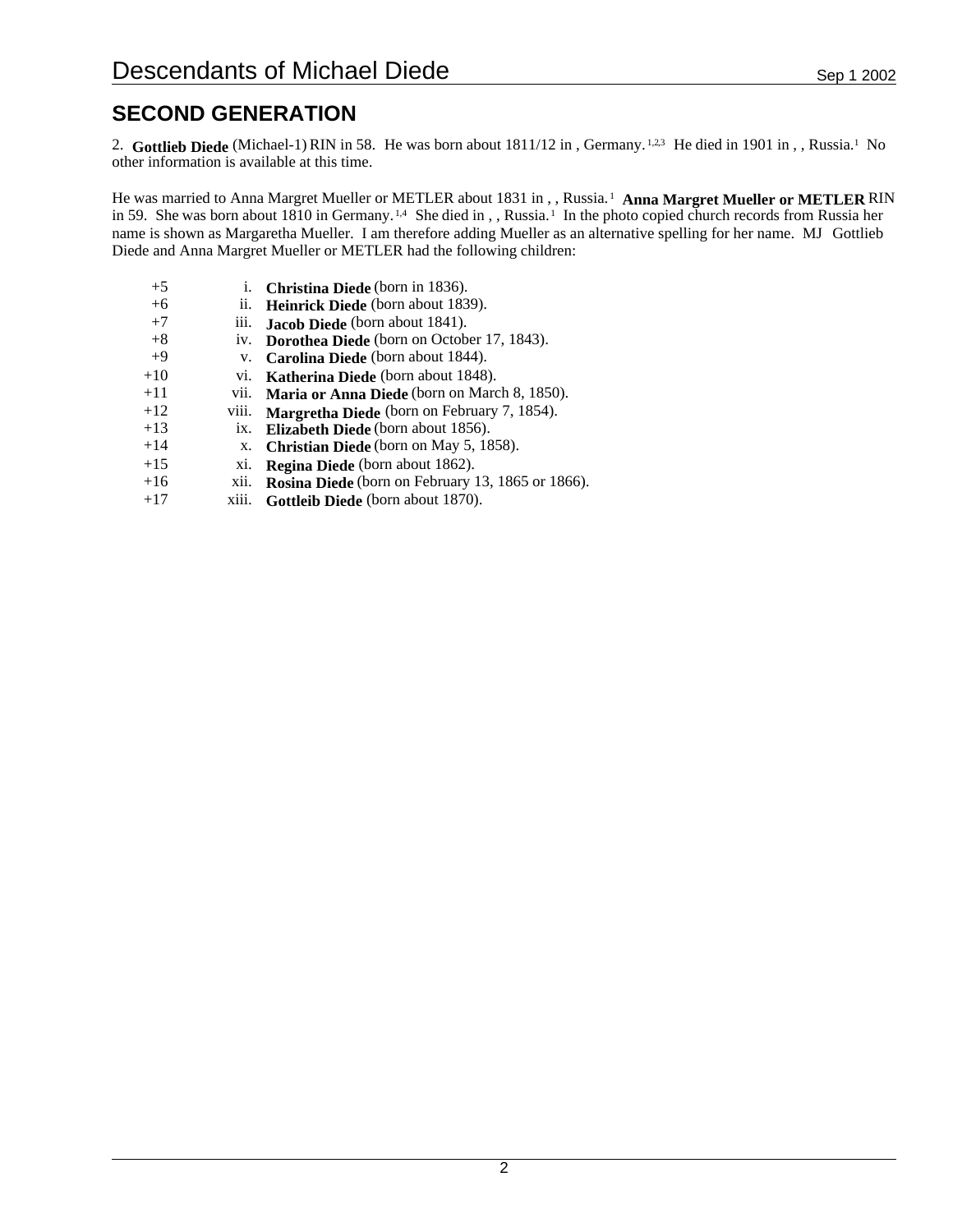## <span id="page-2-0"></span>**THIRD GENERATION**

5. Christina Diede (Gottlieb-2, Michael-1) RIN in 48. She was born in 1836 in Johannestal, Beresan, Odessa, Russia.<sup>1</sup> She died on August 26, 1859 in Johannestal, Beresan, Odessa, Russia.<sup>1</sup> On the IGI I've found a Christina Diede (no parents listed), Born 1836, Johannestal. B: 20 Jul 1989 PROVO, E: 11 Aug 1989 PROVO. Ba:8834222 13. I am not sure if this is my Christina, but it probably is, and I am going with that assumption.

She was married to Karl Mutschelknaus about 1856 in Johannestal, Beresan, Odessa, Russia.<sup>1</sup> Karl Mutschelknaus RIN in 83. He was born on January 6, 1834 in Johannestal, Pri, Odessa, S.Russia.<sup>1</sup> He immigrated in 1885.<sup>1</sup> Karl remarried and came to America in 1885. The Mutschelknaus living in western North Dakota are his descendants. The children from his second marriage are Jacob, Karl, Christian, Gottlieb, Christina (married John Dittus Sr.) and Katherina (married Jacob Imhoff). Karl and Christina have been sealed: 8 Mar 1989 SLAKE. Karl is listed on IGI with a birth date of 6 Jan 1834, no parents listed. B: 24 Aug 1982 JRIVE E: 11 Sep 1982 JRIVE. Ba:8130726 93. !Just below that he is listed with parents: Johann F. Mutschelknaus and Jacobina Barbara Neinle (Heinle?) and was sealed to parents 22 Feb 1989 SLAKE, Ba: not listed. Christina Diede and Karl Mutschelknaus had the following children:

- +18 i. **Carolina Mutschelknaus** (born on September 7, 1857).
	- ii. **Wilhelmina Mutschelknaus** (born on August 19, 1859).

6. Heinrick Diede (Gottlieb-2, Michael-1) RIN in 78. He was born about 1839 in Johannestal, Beresan, Odessa, Russia.<sup>1</sup> He died in Johannestal, Beresan, Odessa, Russia.<sup>1</sup> Information from Diede Book. To the best of my knowledge, Heinrick and his children stayed in the Ukraine, therefore I have no further information on this family at this time.

He was married in, Ukraine, Russia.<sup>1</sup> Heinrick Diede had the following children:

- +20 i. **Jakob Diede** (born about 1863).
- 21 ii. **Gottleib Diede** RIN in 225. He was born about 1865 in Johannestal, Beresan, Odessa, Russia.<sup>1</sup><br>22 iii. **Christian Diede** RIN in 226. He was born about 1867 in Johannestal, Beresan, Odessa, Russia.
	- iii. **Christian Diede** RIN in 226. He was born about 1867 in Johannestal, Beresan, Odessa, Russia.<sup>1</sup>

7. **Jacob Diede** (Gottlieb-2, Michael-1) RIN in 79. He was born about 1841 in Johannestal, Beresan, Odessa, Russia.<sup>1</sup> He died in , Ukraine, Russia.<sup>1</sup> Information from Diede book.To the best of my knowledge, Jacob and Elizabeth never left the Ukraine. I have no knowledge of any children at this time.

There is a note in the book that says : "Emilia says he was the oldest brother. They had no children."

He was married to Elizabeth GUSZ about 1865 in, Ukraine, Russia.<sup>1</sup> Elizabeth GUSZ RIN in 227. She was born about 1841 in, Ukraine, Russia.<sup>1</sup> She died in, Ukraine, Russia.<sup>1</sup>

8. **Dorothea Diede** (Gottlieb-2, Michael-1) RIN in 47. She was born on October 17, 1843 in Johannestal, Beresan, Odessa, Russia.<sup>1</sup> She died on May 10, 1925 in Artas, Campbell, South Dakota.<sup>1</sup> Information from Diede book. Her name is spelled two different ways in the book: Dorothea and Dorthea. (I don't know which is correct, so am using Dorothea.)

She was married to Ludwig Ulmer about 1860 in Johannestal, Beresan, Odessa, Russia.<sup>1</sup> Ludwig Ulmer was born on July 7, 1839 in Johannestal, Beresan, Odessa, Russia. He died on March 17, 1916 in Artas, Campbell, South Dakota. Dorothea Diede and Ludwig Ulmer had the following children:

- +23 i. **Jacob Ulmer** (born about 1863).
- +24 ii. **Christina Ulmer** (born in 1865).
- +25 iii. **Ludwig Ulmer** (born on March 25, 1868).
- +26 iv. **Christian Ulmer** (born on February 28, 1870).<br>+27 v. **Elizabeth Ulmer** (born on July 28, 1876).
- v. **Elizabeth Ulmer** (born on July 28, 1876).
- +28 vi. **Katherina Ulmer** (born on November 11, 1877).
- +29 vii. **Louise Ulmer** (born on April 28, 1878).
- +30 viii. **Fredericka Ulmer** (born about 1880).
	- ix. **William Ulmer** (born on June 27, 1883).
- +32 x. **Emilia Ulmer** (born on March 14, 1887).

9. **Carolina Diede** (Gottlieb-2, Michael-1) RIN in 46. She was born about 1844 in Johannestal, Beresan, Odessa, Russia.<sup>1</sup> She died in 1905 in, McLean, North Dakota.<sup>1</sup>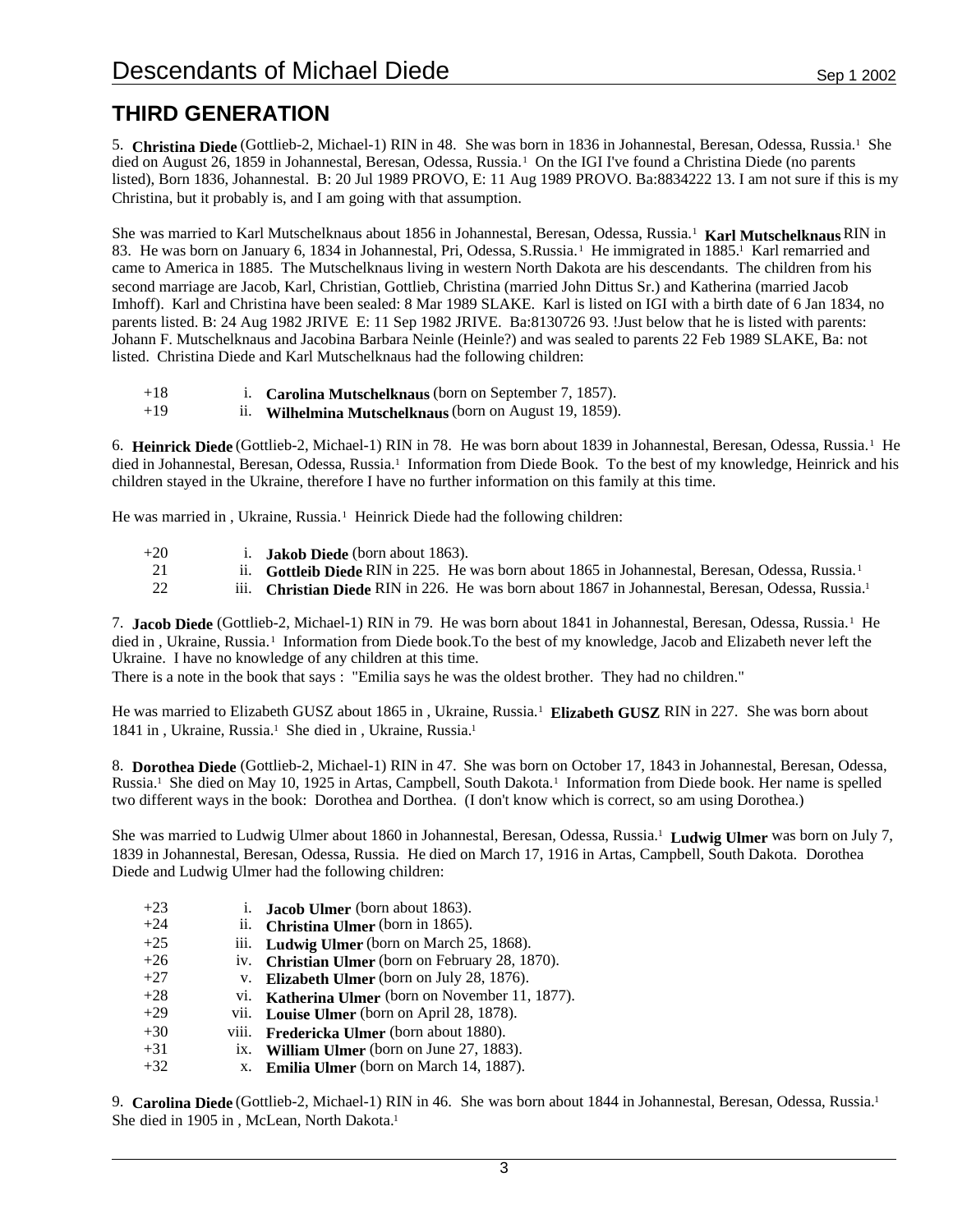<span id="page-3-0"></span>She was married to Michael Sayler in 1868 in Johannestal, Beresan, Odessa, Russia.<sup>1</sup>  **Michael Sayler** was born in 1842 in Johannestal, Beresan, Odessa, Russia.<sup>1</sup> He has reference number 162. Information from Diede book. The book says marriage date is 1968. The first child was born in 1867.

Could his parents be Johannes R. Sayler and Anna Maria Bette?? According to Ancestral File Yes. Carolina Diede and Michael Sayler had the following children:

- 
- +33 i. **Jacob Sayler** (born on December 5, 1867).<br>+34 ii. **Rosina Sayler** (born on April 15, 1876). ii. **Rosina Sayler** (born on April 15, 1876).
- 
- +35 iii. **Katherina Sayler** (born on March 10, 1881).<br>+36 iv. **Heinrick Sayler** (born on February 2, 1884).
- +36 iv. **Heinrick Sayler** (born on February 2, 1884).<br>+37 v. **Karl Sayler** (born on May 31, 1889).
- v. **Karl Sayler** (born on May 31, 1889).

10. **Katherina Diede** (Gottlieb-2, Michael-1) RIN in 80. She was born about 1848 in Johannestal, Beresan, Odessa, Russia.<sup>1</sup> She died in Johannestal, Beresan, Odessa, Russia.<sup>1</sup>

She was married to Phillip Heinle about 1879 in, Ukraine, Russia.<sup>1</sup> Phillip Heinle was born about 1860 in Johannestal, Beresan, Odessa, Russia. He died in , Ukraine, Russia. He was killed during military service, so his place of death is not certain, nor the date. I have no further knowledge of him at this time. 3 Apr 1998. To my knowledge, his wife stayed in the Ukraine. The only one of his 10 children who came to the United States is Christian Phillip. MJ Katherina Diede and Phillip Heinle had the following children:

| 38    |       | i. Phillip Heinle was born in 1880 in Johannestal, Beresan, Odessa, Russia.   |
|-------|-------|-------------------------------------------------------------------------------|
| 39    |       | ii. Gottleib Heinle was born in 1882 in Johannestal, Beresan, Odessa, Russia. |
| 40    |       | iii. Henry Heinle was born in 1884 in Johannestal, Beresan, Odessa, Russia.   |
| 41    |       | iv. Jacob Heinle was born in 1886 in Johannestal, Beresan, Odessa, Russia.    |
| $+42$ |       | v. Christian Phillip Heinle (born on October 21, 1888).                       |
| 43    | V1.   | <b>Anna Heinle.</b>                                                           |
| $+44$ |       | vii. Lydia Heinle.                                                            |
| 45    | V111. | Liza Heinle.                                                                  |
| 46    | 1X.   | Rosa Heinle.                                                                  |
| 47    | х.    | Gatja Heinle.                                                                 |

11. **Maria or Anna Diede** (Gottlieb-2, Michael-1) was born on March 8, 1850 in Johannestal, Beresan, Odessa, Russia.1,5 She died in 1921 in Hebron, Morton, North Dakota.<sup>1,6</sup> She has reference number 45. Found in Zimmerman: Her name is Anna and Maria.

She was married to Matthew or Matthaus Sayler in 1868 in Johannestal, Beresan, Odessa, Russia.<sup>1</sup> Matthew or Matthaus Sayler was born on December 29, 1850 in Johannestal, Beresan, Odessa, Russia.<sup>6</sup> He died on June 17, 1934 in Hebron, Morton, North Dakota.<sup>6</sup> He has reference number 240. Could he be a brother to Michael Sayler? Could his parents be Johannes R. Sayler and Anna Maria Bette??

Found in Zimmerman: His name is Matthaus and Mattrew. Maria or Anna Diede and Matthew or Matthaus Sayler had the following children:

| $+48$ |       | <b>John M Sayler</b> (born on November 29, 1868). |
|-------|-------|---------------------------------------------------|
| $+49$ | 11.   | Christina Sayler (born on December 17, 1871).     |
| $+50$ | 111.  | Elizabeth Sayler (born on June 8, 1874).          |
| $+51$ | 1V.   | Henry M Sayler (born on August 2, 1876).          |
| $+52$ | V.    | <b>Matthew Sayler</b> (born on April 9, 1879).    |
| $+53$ | V1.   | Katherina Sayler (born on August 24, 1881).       |
| $+54$ | vii.  | August Sayler (born on May 27, 1883).             |
| $+55$ | V111. | Anna Margaret Sayler (born on October 7, 1896).   |
|       |       |                                                   |

12. Margretha Diede (Gottlieb-2, Michael-1) was born on February 7, 1854 in Johannestal, Beresan, Odessa, Russia.<sup>7,1,6,8</sup> If her age on the 1920 census is correct, her birth year would be about 1860, not 1854 as I have it. MJ She immigrated in 1903. <sup>9</sup> She was naturalized in 1912.<sup>9</sup> She died on December 6, 1925 in Hebron, Morton, North Dakota. <sup>10,6,11</sup> She was buried in Hebron, Morton, North Dakota.<sup>1</sup> She has reference number 24.

She was married to Christian Zimmermann on April 30, 1874 in Johannestal, Beresan, Odessa, Russia.1,12 **Christian**  Zimmermann was born on October 25, 1852 in Johannestal, Beresan, Odessa, Russia.<sup>13,6,8</sup> If age is correct on 1920 census, his birth year would be about 1857, not 1852 as I have it. MJ He immigrated in 1903.<sup>14</sup> He was naturalized in 1912.<sup>9</sup> He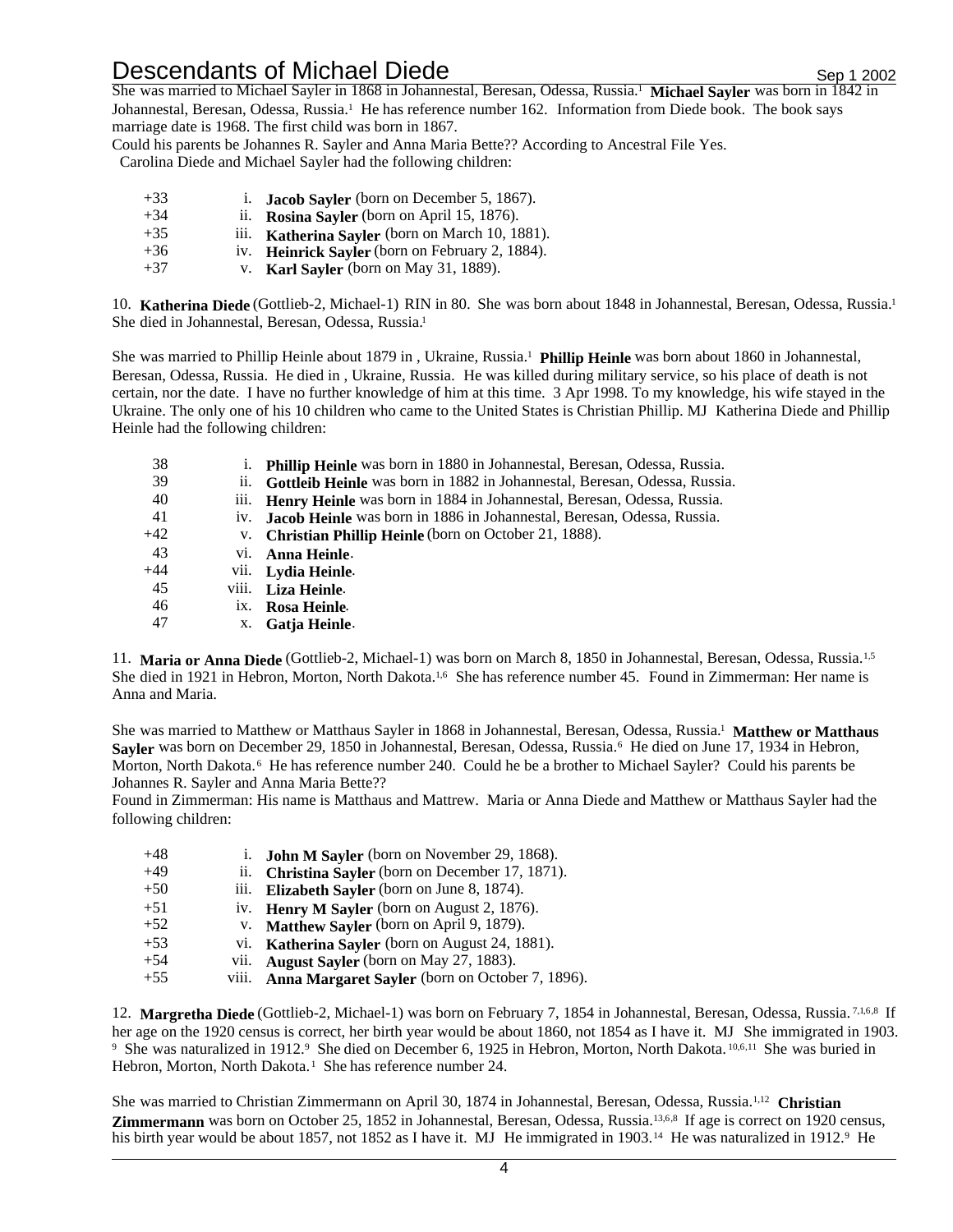<span id="page-4-0"></span>died on June 10, 1935 in Hebron, Morton, North Dakota. 6,1,8 He was buried in Hebron, Morton, North Dakota. He has reference number 25. He was a Farmer.<sup>9</sup> The second N was dropped from Zimmermann after coming to the United States. 2-23-99: Information from Roger Metzger states that he died in Hebron. # 91 on Roger's sheets.

Christian and Margreta came to the US in 1903, settling in Scotland, South Dakota, then later came to Odessa, North Dakota (no longer in existance) which was just above the homestead of Christ and Julia Zimmerman. The Walter Roth farm is at that site now. Margretha Diede and Christian Zimmermann had the following children:

| 56    |       | Jacob Zimmermann died on March 28, 1877 in Johannestal, Beresan, Odessa, Russia. <sup>15</sup> He was     |
|-------|-------|-----------------------------------------------------------------------------------------------------------|
|       |       | born on June 15, 1974 in Johannestal, Beresan, Odessa, Russia. <sup>8</sup> He has reference number 8105. |
| 57    | 11.   | Christian Zimmermann was born on February 29, 1876 in Johannestal, Beresan, Odessa, Russia. <sup>16</sup> |
|       |       | He died on March 22, 1877 in Johannestal, Beresan, Odessa, Russia. <sup>8</sup> He has reference number   |
|       |       | 8106.                                                                                                     |
| $+58$ | 111.  | Kathrina Zimmerman (born on December 23, 1877).                                                           |
| $+59$ | 1V.   | Jacob Zimmerman (born on August 1, 1879).                                                                 |
| $+60$ | v.    | Gottleib Zimmerman (born on August 23, 1881).                                                             |
| $+61$ | V1.   | Heinrich Zimmerman (born on July 18, 1883).                                                               |
| $+62$ | V11.  | Anna Margaretha Zimmerman (born on June 17, 1885).                                                        |
| $+63$ | V111. | Christian Zimmerman (born on August 3, 1887).                                                             |
| $+64$ | 1X.   | Elizabeth Zimmerman (born on May 1, 1889).                                                                |
| $+65$ | х.    | <b>Frederick Zimmerman</b> (born on April 23, 1891).                                                      |
| +66   | X1.   | Rosina Zimmerman (born on December 26, 1893).                                                             |
| $+67$ | X11.  | Johann (John) Zimmerman (born on June 17, 1895).                                                          |
| $+68$ | X111. | Emilia Zimmerman (born on July 20, 1897).                                                                 |
|       |       |                                                                                                           |

13. **Elizabeth Diede** (Gottlieb-2, Michael-1) RIN in 81. She was born about 1856 in Johannestal, Beresan, Odessa, Russia.<sup>1</sup> She died in Johannestal, Beresan, Odessa, Russia.<sup>1</sup> Information from Diede book. The following note is in the book by Velva Walden: "Emilia speaks of her (Elizabeth) as the second sister but of course she did not know Dora Ulmer and Maria Sayler who came to this country in the 1880's. Mrs. Mike diede remembered Jacob Jischer, he was her Sunday School teacher. The Fischers had no children."

She was married to Jacob Fischer in, Ukraine, Russia.<sup>1</sup> Jacob Fischer was born about 1856 in, Ukraine, Russia. He died in 1933 in , Ukraine, Russia. 3 Apr 99: Information from Diede book. To my knowledge, they both died in the Ukraine. I have no knowledge of any children at this time, and no other information is available. 22 May 99: It says in the book that he starved to death.

14. **Christian Diede** (Gottlieb-2, Michael-1) was born on May 5, 1858 in Johannestal, Beresan, Odessa, Russia.17,1 He immigrated in 1903.<sup>9,1</sup> The Diede book says they came to America in 1903 from Canada through the Port of Pembina, North Dakota. He died on April 6, 1935 in Hebron, Morton, North Dakota.<sup>1</sup> He has reference number 75. Information from Diede book. 1920 Morton County North Dakota census shows them living on Buffalo Street in Hebron.

He was married to Christina Will on December 11, 1879 in Johannestal, Beresan, Odessa, Russia. <sup>1</sup>  **Christina Will**RIN in 196. She was born on November 30, 1860 in Johannestal, Beresan, Odessa, Russia. 9,1 She immigrated in 1903.9,1 She died on February 17, 1935 in Hebron, Morton, North Dakota. <sup>1</sup> Christian Diede and Christina Will had the following children:

| $+69$ |       | Heinrick Diede (born on October 12, 1883).                                                                                          |
|-------|-------|-------------------------------------------------------------------------------------------------------------------------------------|
| $+70$ | 11.   | <b>Rosina Diede</b> (born on September 13, 1885).                                                                                   |
| $+71$ | 111.  | Katherina Diede (born on May 16, 1887).                                                                                             |
| $+72$ |       | iv. Christian Diede (born on December 13, 1888).                                                                                    |
| 73    | V.    | <b>Jacob Diede</b> RIN in 201. He was born on December 19, 1890 in Johannestal, Beresan, Odessa,                                    |
|       |       | Russia. <sup>1</sup> He immigrated in 1903. <sup>1</sup> He died on October 30, 1909 in North Dakota. <sup>1</sup> Information from |
|       |       | Diede book. He died of injuries from a threshing accident.                                                                          |
| $+74$ |       | vi. Michael Diede (born on December 31, 1896).                                                                                      |
| $+75$ | V11.  | Gottleib Diede (born on June 29, 1898).                                                                                             |
| $+76$ | V111. | Emma (Schatz) Diede (born on January 27, 1897).                                                                                     |
| $+77$ |       | ix. David Diede (born on September 7, 1900).                                                                                        |

15. **Regina Diede** (Gottlieb-2, Michael-1) RIN in 76. She was born about 1862 in Johannestal, Beresan, Odessa, Russia.<sup>1</sup> She died on April 3, 1909 in , Logan, North Dakota.<sup>1</sup>

She was married to Michael Will about 1882 in Johannestal, Beresan, Odessa, Russia.<sup>1</sup> Michael Will was born about 1862 in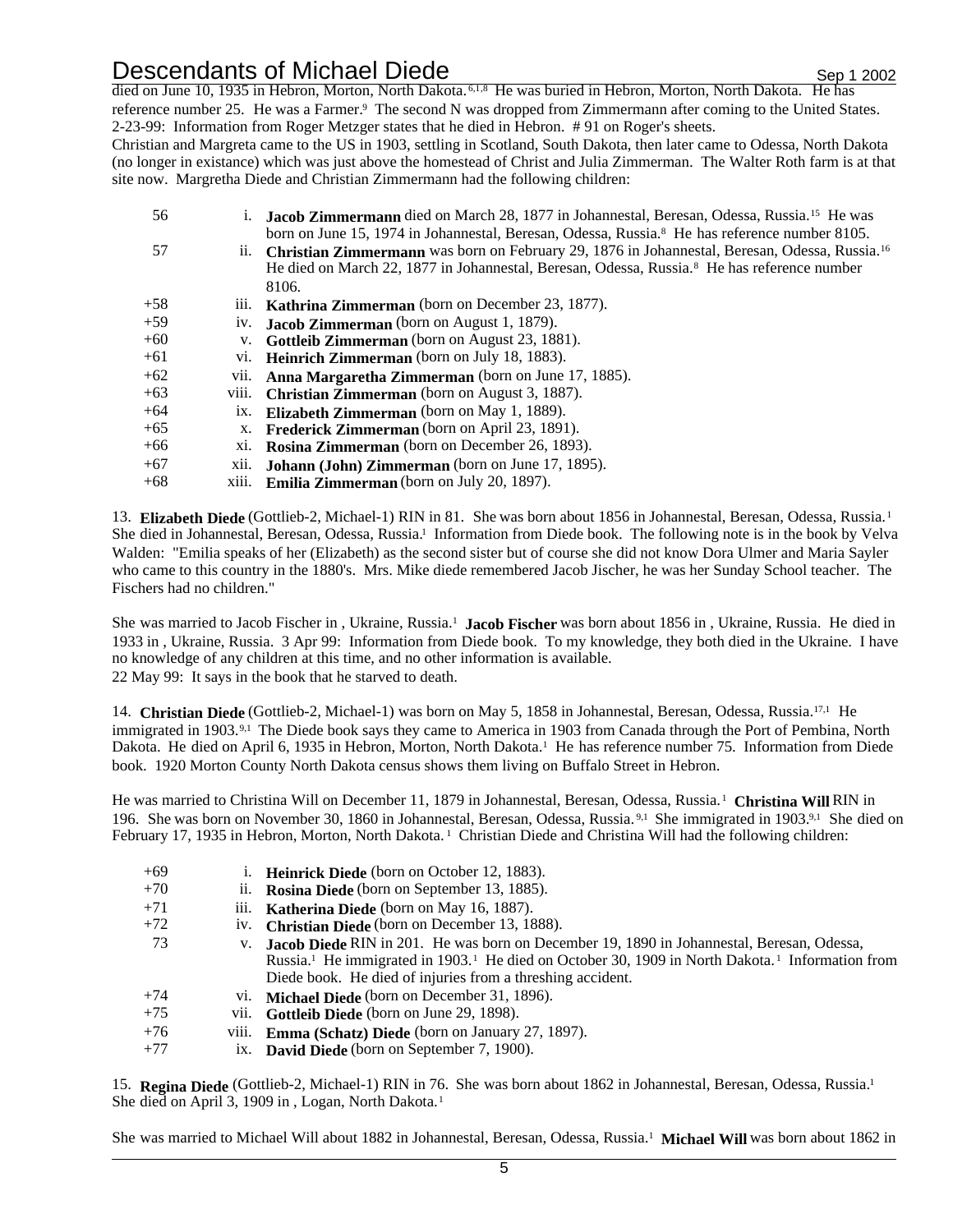<span id="page-5-0"></span>Johannestal, Beresan, Odessa, Russia. He died in 1939 in North Dakota. He was buried in Velva, McHenry, North Dakota. Information from Lehr Diamond Jubilee: Fearing conscription of the boys into the military service and the activities of the Bolshevics, the family emigrated to America, sailing on a freighter, probably from Odessa, and arriving in New York. They traveled by train to Scotland, South Dakota, arriving in October 1901. A branch line train from Scotland to Eureka brought them to the Karl Ulmer family with whom they spent the winter. Mrs. Ulmer and Mrs. Will were sisters. In the spring they went by wagon to their homestead about 15 miles NW of Lehr. Regina Diede and Michael Will had the following children:

- +78 i. **Christian Will** (born on June 14, 1883).
- +79 ii. **Jacob Will** (born on February 18, 1885).<br>+80 iii. **Michael Will** (born on March 18, 1887).
- +80 iii. **Michael Will** (born on March 18, 1887).<br>+81 iv. **Anna Margaret Will** (born on October 8
- iv. **Anna Margaret Will** (born on October 8, 1899).
- +82 v. **Gottleib Will** (born on November 5, 1890).<br>+83 vi. **Elizabeth Will** (born on September 21, 189)
	- vi. **Elizabeth Will** (born on September 21, 1897).
- +84 vii. **William (Bill) Will** (born on January 22, 1903).

16. **Rosina Diede** (Gottlieb-2, Michael-1) RIN in 77. She was born on February 13, 1865 or 1866 in Johannestal, Beresan, Odessa, Russia.<sup>18,1</sup> The information in this history gives Rosina Diede Miller's birth year as 1866, not 1865. She died on April 15, 1949 in Hebron, Morton, North Dakota.<sup>1</sup>

She was married to Karl or Carl Miller in 1888 in Johannestal, Beresan, Odessa, Russia.19,1 **Karl or Carl Miller** was born in 22 or May 27, 1866 in Neuberg, or Johannestal, S. Russia.20,1 His birth date is shown as May 22 in this source. Also his birth place is shown as Johannestal, South Russia. The Diede book disagrees with that. MJ 7 Mar 2000. He RIN in 214. He immigrated in 1904.<sup>1</sup> He died on May 13, 1936 in (Hebron, Morton, North Dakota).<sup>1</sup> I think Karl is buried in Hebron, but I am not certain. Karl and Rosina came to America in 1904 with 7 children and homesteaded near glen Unnin, North Dakota. in 1922 they moved into the town of Glen Ullin. MJ 3 Apr 98.

Information from Glen Ullin Yesteryears, 1883-1983: In this source his birth date is 22 May and his birth place is Johannestal. Karl and rosina were married in Johannestal, South Russia and came to America in 1904 with seven children and homesteaded near Glen Ullin, North Dakota,. In 1922 they moved into the town of Glen Ullin. Rosina Diede and Karl or Carl Miller had the following children:

|                    | Elizabeth Miller (born on July 16, 1891 or 1892).        |
|--------------------|----------------------------------------------------------|
| $\overline{11}$ .  | <b>Anna Miller</b> (born on September 7, 1893).          |
| $\overline{111}$ . | Katherina Miller (born on September 14, 1895).           |
| 1V.                | Jacob Miller (born on December 5, 1897).                 |
|                    | v. Charles or Charlie Miller (born on November 4, 1899). |
|                    | vi. Gustave Miller (born on March 27, 1902).             |
|                    | vii. Lydia Miller (born on March 23, 1904).              |
| viii.              | <b>Emma Miller</b> (born on January 30, 1906).           |
| 1X.                | Helen Miller (born on October 4, 1908).                  |
|                    |                                                          |

17. **Gottleib Diede** (Gottlieb-2, Michael-1) RIN in 82. He was born about 1870 in Johannestal, Beresan, Odessa, S.Russia.<sup>1</sup> Information from Diede book.This note was made in the book by Velva Walden: "There is also a Rosina Diede who married -------Koplin. She died in 1955, her son lived with her in Russia. Emilia (child #2) said there are 8 children in her family, so this Rosina could have been a niece. I compiled this material from 3 different letters, so there could easily be inaccuracies. Emilia is giving all this material from memory as they carried no records out of Russia."

He was married to Katharina Heinle about 1890.<sup>1</sup> Katharina Heinle was born about 1870 in, Ukraine, Russia.<sup>1</sup> She RIN in 5462. Gottleib Diede and Katharina Heinle had the following children:

- +94 i. **Anna Diede** (born about 1895).
	- ii. **Emilia or Emilie Diede** (born on September 19, 1897).
- +96 iii. **Katherina Diede** (born about 1899).
- +97 iv. **Christian Diede** (born in 1895).
- +98 v. **Heinrich Diede** (born in 1905).
- vi. **Emanuel Diede.**
- +100 vii. **Karl Diede** (born about 1909).
- 101 viii. **Johann Diede** died before 1979.<sup>1</sup> He RIN in 5470. Information from Diede book. He was never married.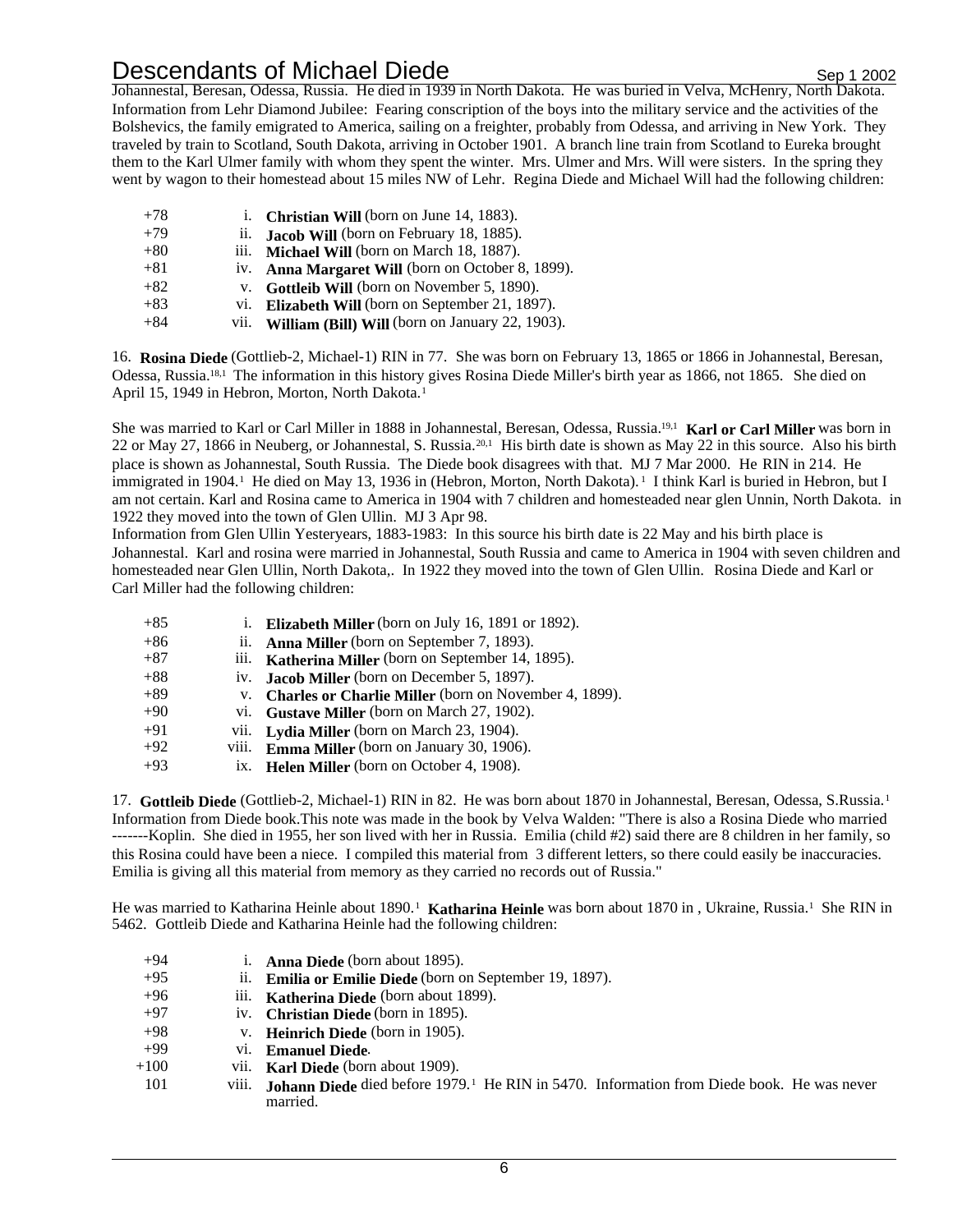1. Velva Diede Walden. History and Descendants of Gottlieb Diede -- 1811-1901 (referred to as the "Diede book" throughout this genealogy). Self published, 1979, while Velva was living in Coos Bay, Oregon.

2. 1858 Census Johannestal, Beresan, Odessa, Russia.

3. Ibid. This says he was 42 at the time of the 1858 census which would put his birth date at about 1816, not 1811/12. I wonder about this due to when the family went to Russia.

(See Dr. Stumpp's book) MJ.

- 4. Ibid. This says she was 39 at the time of the 1858 census which would put her birth date at 1819.
- 5. Information found on headstone. Her headstone says her date of birth is 7 Mar 1850.

6. Ibid.

- 7. 1920 Grant County, North Dakota Census. Her name is spelled Margareta and her age is shown as 60. MJ.
- 8. Irene Hintz Johnson. Compilation of families from various sources.
- 9. 1920 Grant County, North Dakota Census.
- 10. North Dakota Death Records.
- 11. Irene Hintz Johnson. Compilation of families from various sources. This has her death date as 6 Oct not Dec.
- 12. Ibid. Date of marriage given.

13. 1920 Grant County, North Dakota Census. His age is shown as 63. Zimmerman is spelled Cimmerman. I can't read first name. MJ.

- 14. Ibid. Delabarre Twp 133 R 90.
- 15. Irene Hintz Johnson. Compilation of families from various sources. This child is not shown in other sources.
- 16. Ibid. This child is not shown in any other source.
- 17. 1920 Grant County, North Dakota Census. Hebron City 14 Jan 1920, Sheet 12A.
- 18. Family histories of those who lived in Glen Ullin, North Dakota during the years 1883-1983. This source shows her birth year as 1866.
- 19. Ibid.
- 20. Ibid. This source shows his birth date as 22 May and birth place as Johannestal.